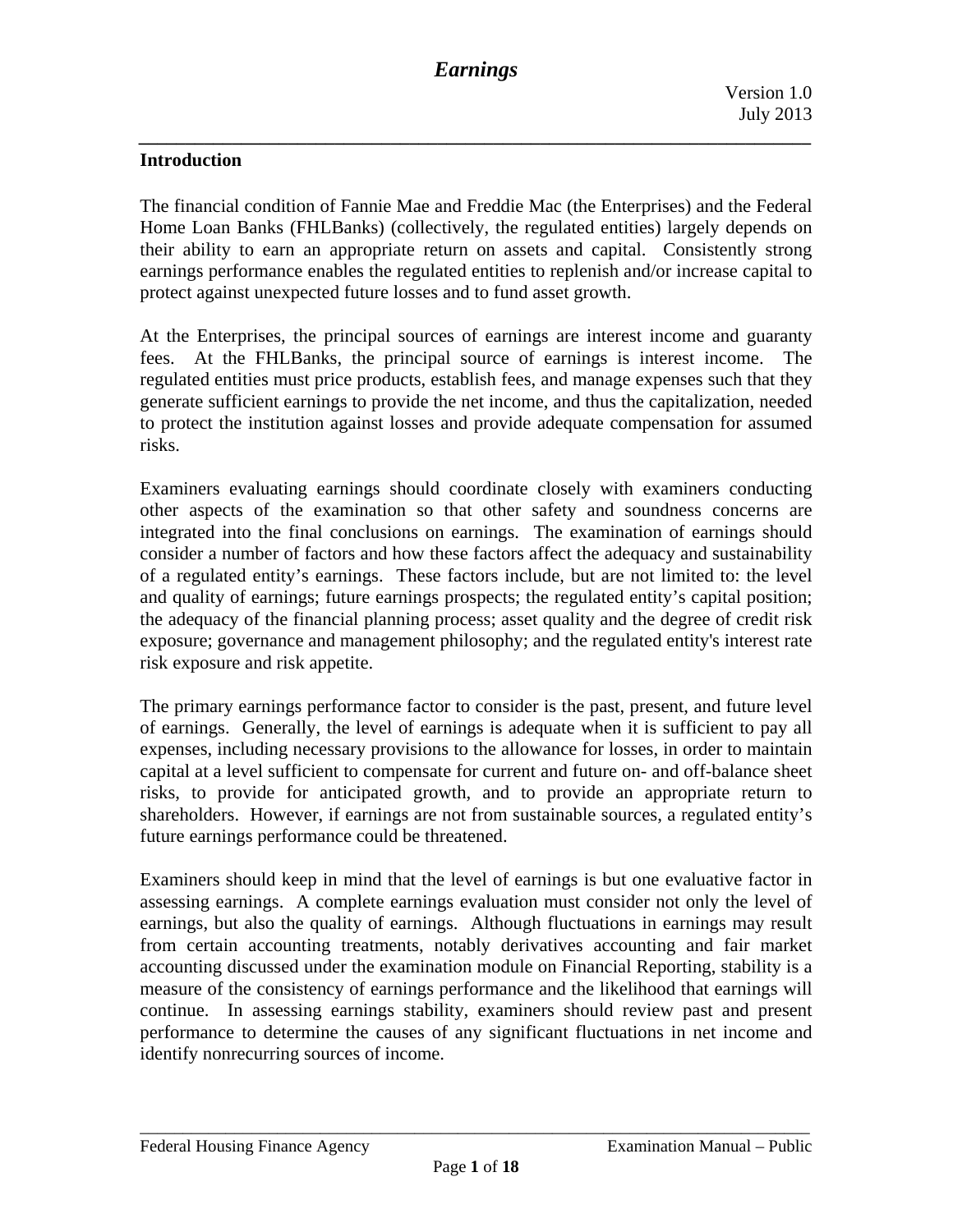*\_\_\_\_\_\_\_\_\_\_\_\_\_\_\_\_\_\_\_\_\_\_\_\_\_\_\_\_\_\_\_\_\_\_\_\_\_\_\_\_\_\_\_\_\_\_\_\_\_\_\_\_\_\_\_\_\_\_\_\_\_\_\_\_\_\_\_\_\_\_\_\_* 

Depending upon the regulated entity, sources of revenue may include interest income generated from securities, mortgage loans, advances, investments, guarantee fees on mortgage loans, gains in extinguishment of debt securities of consolidated trusts, gains on the retirement of debt, gains on debt recorded at fair value, derivative gains, recoveries on impaired loans, gains on investment securities, and transactional fees. To determine the quality of earnings, examiners must first analyze the composition of net income, including key sources of income and significant expense items to determine their sustainability and reasonableness. In addition, they should examine key measures of earnings performance including:

- 1) *Net Interest Income (NII)*—NII (interest income minus interest expense) is the primary source of quality earnings. NII is comprised of the following key components: the difference between (a) interest income on interest-earning assets, primarily inclusive of mortgage loans held in portfolio, mortgage loans held in consolidated trusts, and non-mortgage-related securities and (b) interest expense on interest-bearing liabilities, primarily inclusive of short-term debt, long-term debt, and debt securities of consolidated trusts held by third parties. For the Enterprises, guaranty fee income, which represents contractual guarantee fees received from consolidated trusts for assuming and managing the credit risk on the guarantee book of business, is included in interest income. Amortization or accretion of hedgingrelated basis adjustments, including those related to de-designated GAAP hedging relationships, can affect reported net interest income/expense. Examiners should identify the specific sources of NII, such as regular accrual loans, restructured loans, and investments, to determine the likelihood of continued interest accruals.
- 2) *Noninterest Income*—Noninterest income arises from several sources, the most common being financially related services (FRS), fees, patronage, dividends, and compensation received for servicing assets. Some sources in this list are unique to the Enterprises. For the FHLBanks, these sources include such fees as collateral fees, safekeeping fees, and wire fees.
- 3) *Noninterest Expenses*—Noninterest expenses are primarily operating expenses. Some of these expenses are relatively fixed such as employee and occupancy expenses; others may be variable expenses which fluctuate with the level of operations. These may include costs associated with originating loans and managing problem assets.
- 4) *Provisions for Losses*—Provisions for losses are charges to income for estimable and probable losses in the regulated entity's assets.
- 5) *Net Gains and Losses from Derivative Activities*—If management generally holds hedged items to call/maturity, and does not hedge items with substantial credit risk, generally derivatives gains/losses are offset by price moves in the underlying, and both derivative gains/losses and the fair value of the underlyings trend to par/zero as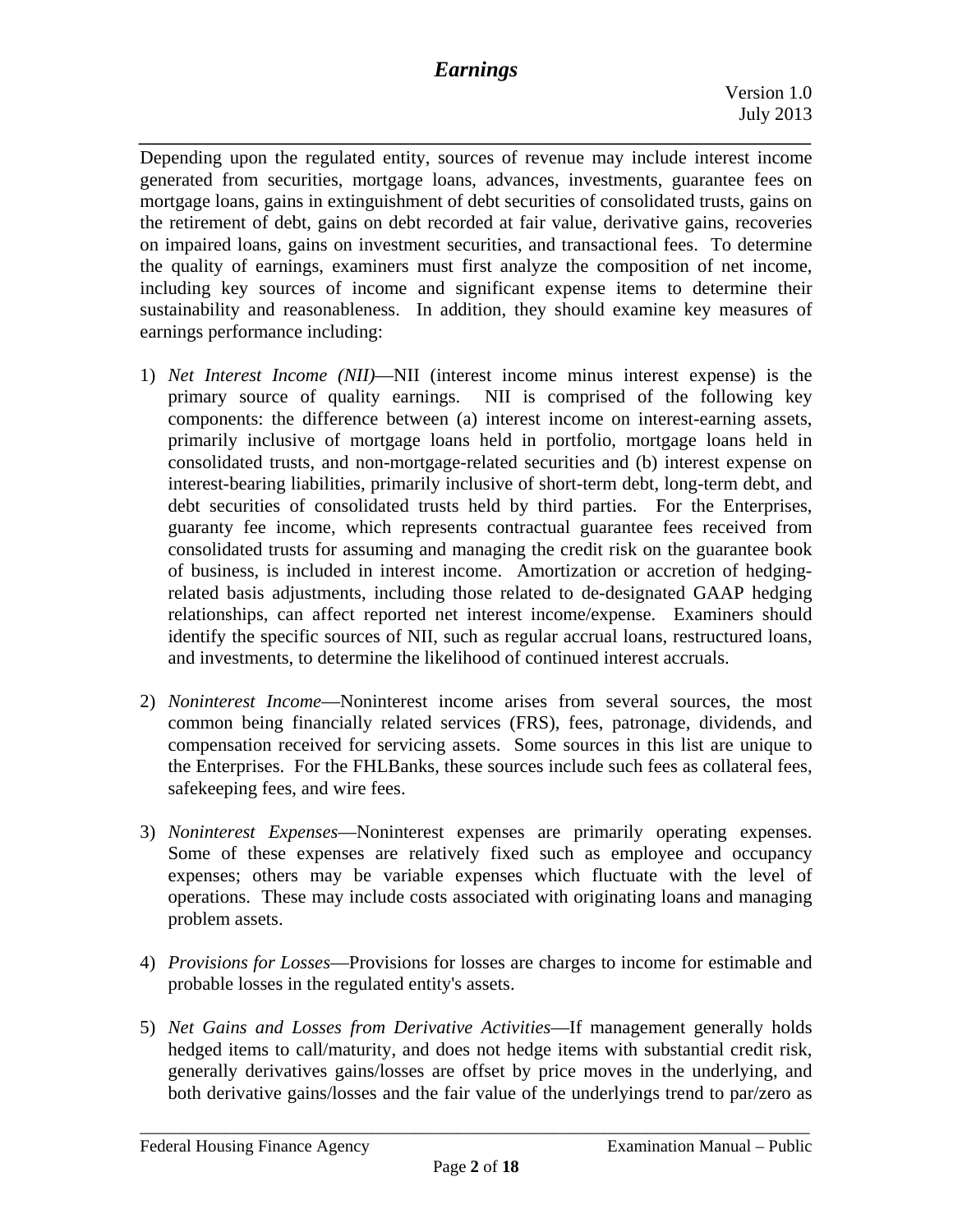*\_\_\_\_\_\_\_\_\_\_\_\_\_\_\_\_\_\_\_\_\_\_\_\_\_\_\_\_\_\_\_\_\_\_\_\_\_\_\_\_\_\_\_\_\_\_\_\_\_\_\_\_\_\_\_\_\_\_\_\_\_\_\_\_\_\_\_\_\_\_\_\_*  they near maturity. Some FHLBanks report non-GAAP "adjusted" interest income numbers to illustrate derivatives gains/losses recognized in the current period that they expect to reverse in future periods. Examiners should understand the sources of net gains or losses from derivative activities.

- 6) *Net Realized Gains or Losses*—Common examples include gains and losses from sales of other real estate owned, securities, and other assets. Net gains and losses are typically not a recurring source of income. However, if the regulated entity has demonstrated a steady history of net realized gains or losses from a common source, examiners should give this due consideration in the earnings analysis.
- 7) *Affordable Housing Program (AHP) Assessments*—The FHLBanks are assessed a portion of their income to fund their Affordable Housing Programs.
- 8) *Extraordinary Items*—Extraordinary items are material events and transactions that are unusual and infrequent. Both of these conditions must exist for an event or transaction to be reported as an extraordinary item. To be unusual, an event or transaction must be highly abnormal or clearly unrelated to the ordinary and typical activities of the entity. An event or transaction that is beyond management's control is not automatically considered to be unusual. To be infrequent, an event or transaction should not reasonably be expected to recur in the foreseeable future. Although the past occurrence of an event or transaction provides a basis for estimating the likelihood of its future occurrence, the absence of a past occurrence does not automatically imply that an event or transaction is infrequent. Seldom do events or transactions qualify for treatment as extraordinary items. An example may be a one-time adjustment due to an accounting principle change.

The quality of management is another essential evaluative factor in assessing earnings. A regulated entity's management must be able to adapt to changing market and risk conditions to ensure sufficient, stable, high quality earnings. Key governance areas relative to earnings include pricing, financial planning, budgeting, expense control, interest rate risk management, and investment portfolio management.

The risk appetite and strategic plan developed by the board of directors and management will have a significant effect on the regulated entity's earnings performance. A regulated entity may register high profitability ratios and high earnings by assuming an unacceptable degree of risk. For example, the institution may take on increased credit risk in order to achieve higher rates on earning assets. In addition, the institution may increase interest rate risk exposures by using short-term liabilities to fund long-term assets. Management may choose to limit expense growth by underinvesting in infrastructure or staffing, and thereby increase operations risk. Although these strategies would result in increased earnings in the short term, long-term earnings would suffer if these higher-risk strategies and exposures result in losses. Given these interrelationships among risks, the analysis of earnings quality must include credit risk, interest rate risk,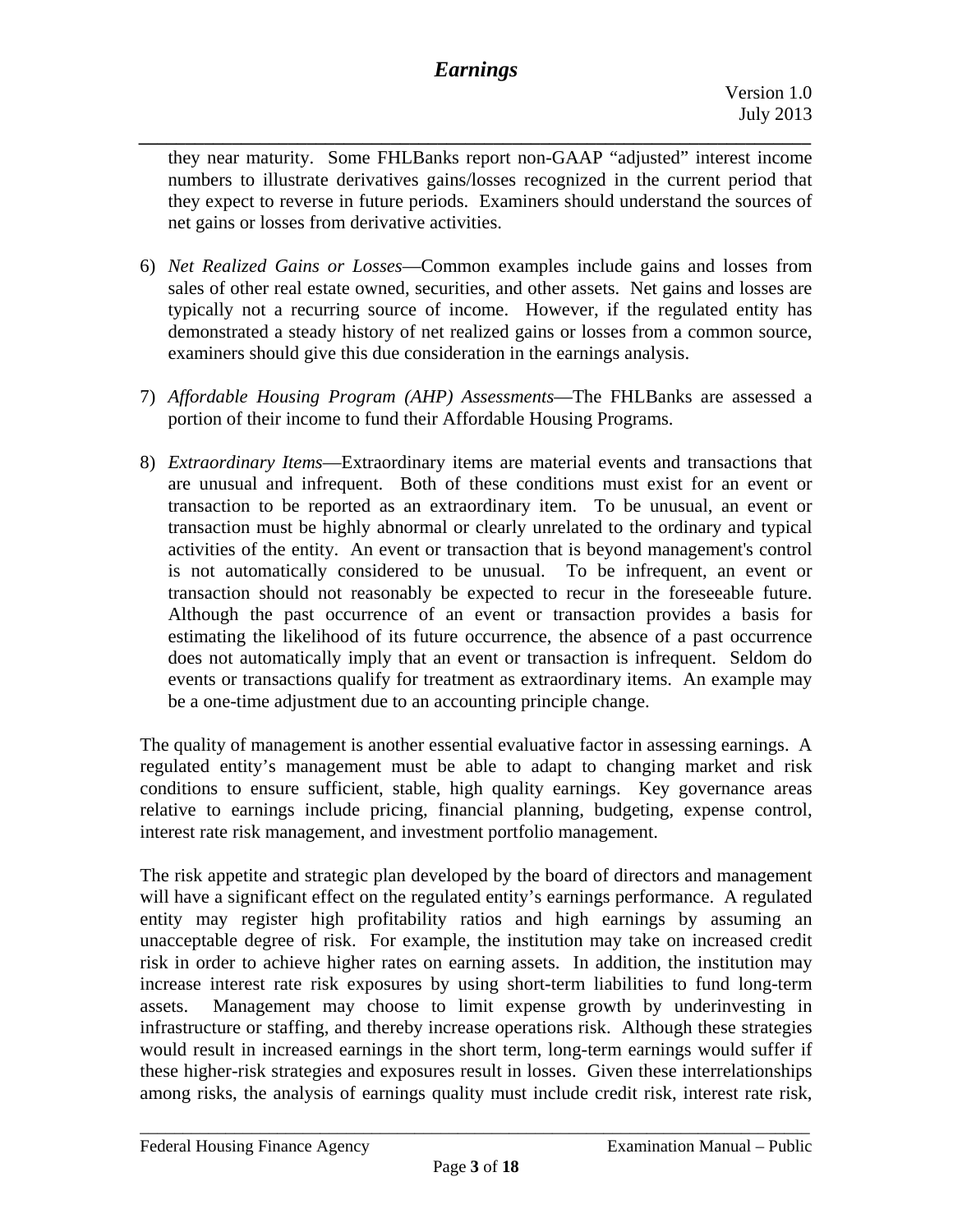operations risk, and other relevant risks.

The board and management should establish a risk appetite to determine an acceptable level of risk taking associated with various business lines and ensure the regulated entity is compensated for risk appropriately. Products and services should be priced to compensate for inherent risks associated with various business lines. It is important for each regulated entity to have a system in place to price for risk and monitor the financial contribution of various business lines. Higher risk assets should be priced commensurate with the higher credit, market, and other risks inherent in the assets. Ongoing monitoring of the financial performance on a business line basis is essential to enable management to adapt to changing conditions.

Another essential element of financial management is controlling costs. Generally, longer-term assets will be more costly to fund than shorter-term assets. Risks associated with embedded options in mortgage loans present funding and hedging concerns and related costs. Operating expenses represent the costs associated with doing business and should be reasonable. On a regular basis, operating costs should be compared to budget and variances from budget should be adequately explained. Trends in operating expenses can be indicators of underlying problems. High operating expenses, or significant increases in operating expenses, may indicate inefficiencies in the day-to-day operations of the institution or represent a significant change in the business practices or asset quality of the regulated entity. Unusually low operating expenses, or a significant decline in operating expenses, could indicate an inadequate level of internal controls.

Strategic planning and establishment of a risk appetite allows the regulated entity's board and management to evaluate various business opportunities and potential associated risks. The board and management should monitor the income contribution of various business lines on a regular basis to evaluate the overall contribution to the regulated entity's financial performance. Comparing actual performance to planned performance is essential to determine whether earnings are adequate and consistent with expectations. Significant differences between expected and actual performance should be evaluated and explained. The board and management should consider this information when they evaluate financial management strategies and practices and the institution's performance.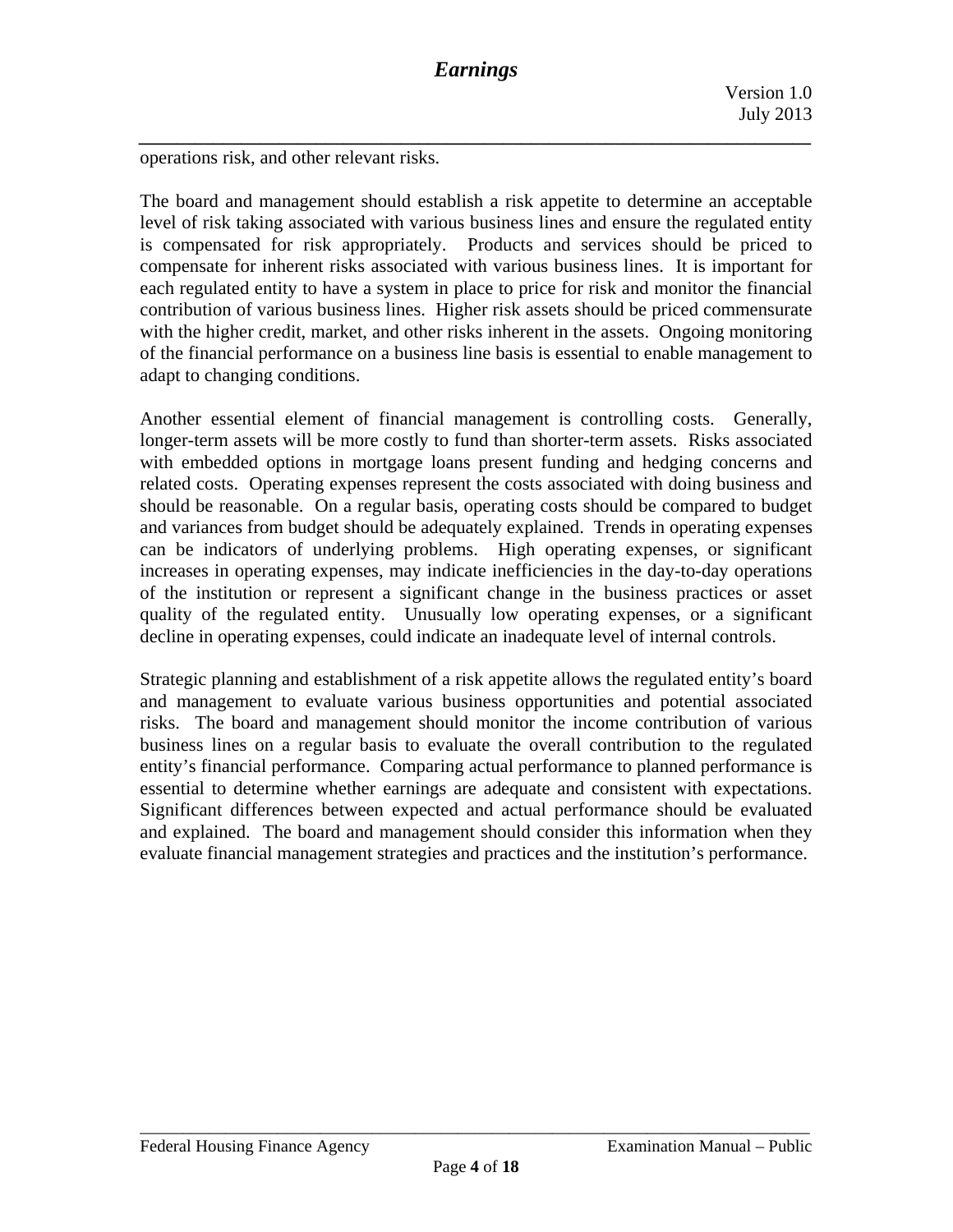## **Regulatory Environment**

The primary authorities governing or relevant to, earnings activities of the regulated entities are set forth below. The examiner should ensure that such authorities have been considered by the regulated entity and its legal counsel.

*1) Federal National Mortgage Association Charter Act (12 USC 1716 et seq.), which includes the following sections relevant to Fannie Mae's earnings:* 

Section 309(k) addresses the submission of quarterly and annual financial statements as required by the Director. 12 USC 1723a(k).

Section 309(l) addresses an annual audit by an independent accounting firm. 12 USC1723a(l)

*2) Federal Home Loan Mortgage Corporation Act (12 USC 1451 et seq.), which includes the following sections relevant to Freddie Mac's earnings:* 

Section 307(c) addresses the submission of quarterly and annual financial statements as required by the Director. 12 USC 1456(c).

Section 307(d) addresses an annual audit by an independent accounting firm. 12 USC  $1456(d)$ .

*3) Rules and Regulations of the Federal Housing Finance Agency (FHFA) and its predecessor, the Office of Federal Housing Enterprise Oversight (OFHEO), including the following parts and sections relevant to the Enterprises' earnings:* 

12 CFR 1777.10 of OFHEO's regulations addresses the requirement that publicly reported net income for the most recent calendar quarter that is less than one half of its average quarterly net income for any four quarter period during the prior eight quarters will trigger Prompt Supervisory Response.

## *4) Rules and Regulations of the Federal Housing Finance Agency and its predecessor, the Federal Housing Finance Board (Finance Board), including the following parts and sections relevant to the FHLBank's earnings:*

12 CFR part 917 of the Finance Board's regulations addresses powers and responsibilities of FHLBank boards of directors and senior management. In particular, 12 CFR 917.3 (Risk Management), and 12 CFR 917.6 (Internal Control System), are pertinent.

12 CFR 917.5 of the Finance Board's regulations requires an FHLBank's board of directors to adopt a strategic business plan that describes how the business activities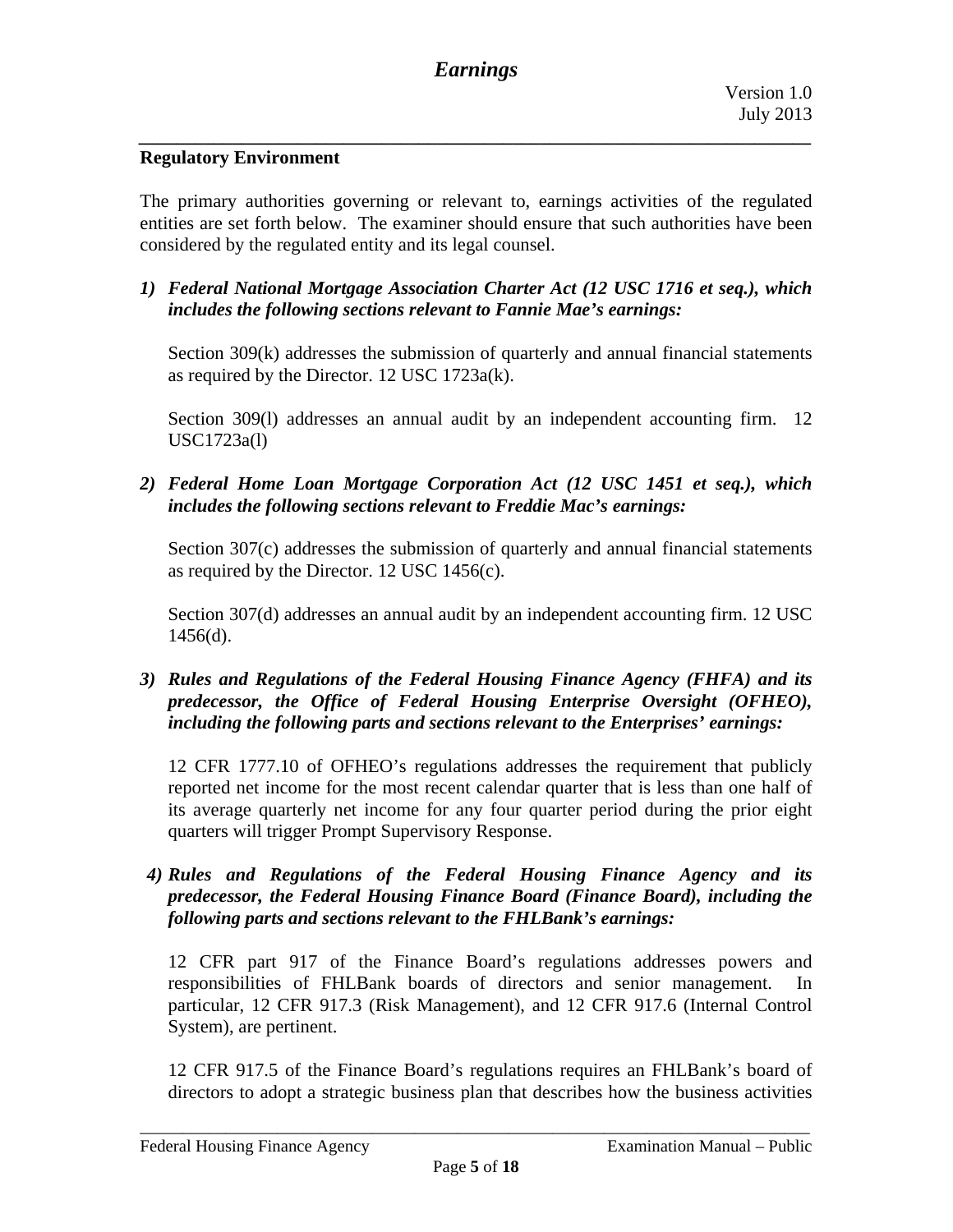*\_\_\_\_\_\_\_\_\_\_\_\_\_\_\_\_\_\_\_\_\_\_\_\_\_\_\_\_\_\_\_\_\_\_\_\_\_\_\_\_\_\_\_\_\_\_\_\_\_\_\_\_\_\_\_\_\_\_\_\_\_\_\_\_\_\_\_\_\_\_\_\_*  of the FHLBank will assist the institution achieve its mission, consistent with 12 CFR Part 1265 (Core Mission Activities).

keeping its costs to an efficient and effective minimum. 12 CFR 917.8 of the Finance Board's regulations requires an FHLBank's board of directors to adopt an annual operating expense budget that takes into account the institution's responsibility to protect both its members and the public interest by

12 CFR 917.9 of the Finance Board's regulations permits an FHLBank's board of directors to declare and pay a dividend only from previously retained earnings or current net earnings and only if the par value of the institution's stock is not impaired and such payment will not result in a projected impairment of the par value of the institution's capital stock.

12 CFR 1274.2 of the FHFA's regulations requires the FHLBanks to among other things, obtain annually an independent, external audit of each FHLBank's individual financial statements, and also requires the external auditor to meet at least twice a year with the audit committee of each FHLBank.

12 CFR 1274.3 of the FHFA's regulations addresses, among other things, the delivery by each FHLBank of its financial and other information to the Federal Home Loan Bank System's Office of Finance to facilitate the preparation of combined Bank System annual and quarterly reports.

## *5) Advisory Bulletins of the Federal Housing Finance Agency that provide supervisory guidance relating to earnings are the following:*

Advisory Bulletin 2012-03 dated December 19, 2012, describes the FHFA examination rating system, known as CAMELSO (**C**apital, **A**sset Quality, **M**anagement, **E**arnings, **L**iquidity, **S**ensitivity to Market Risk, and **O**perational Risk). Among other things, AB 2012-03 provides guidance to examiners when rating a regulated entity's earnings and instructs them to determine the quantity, trend, sustainability, and quality of earnings.

*6) Advisory Bulletins of the Federal Housing Finance Board that provide supervisory guidance relating to earnings are the following:* 

Advisory Bulletin 03-01 dated January 3, 2003, provides guidance on the acceleration of filing dates for the combined financial reports and call reports.

Advisory Bulletin 03-13, dated December 1, 2003, provides guidance on the form, content, and timeliness of the financial reports that are completed by the FHLBanks pursuant to Finance Board regulations.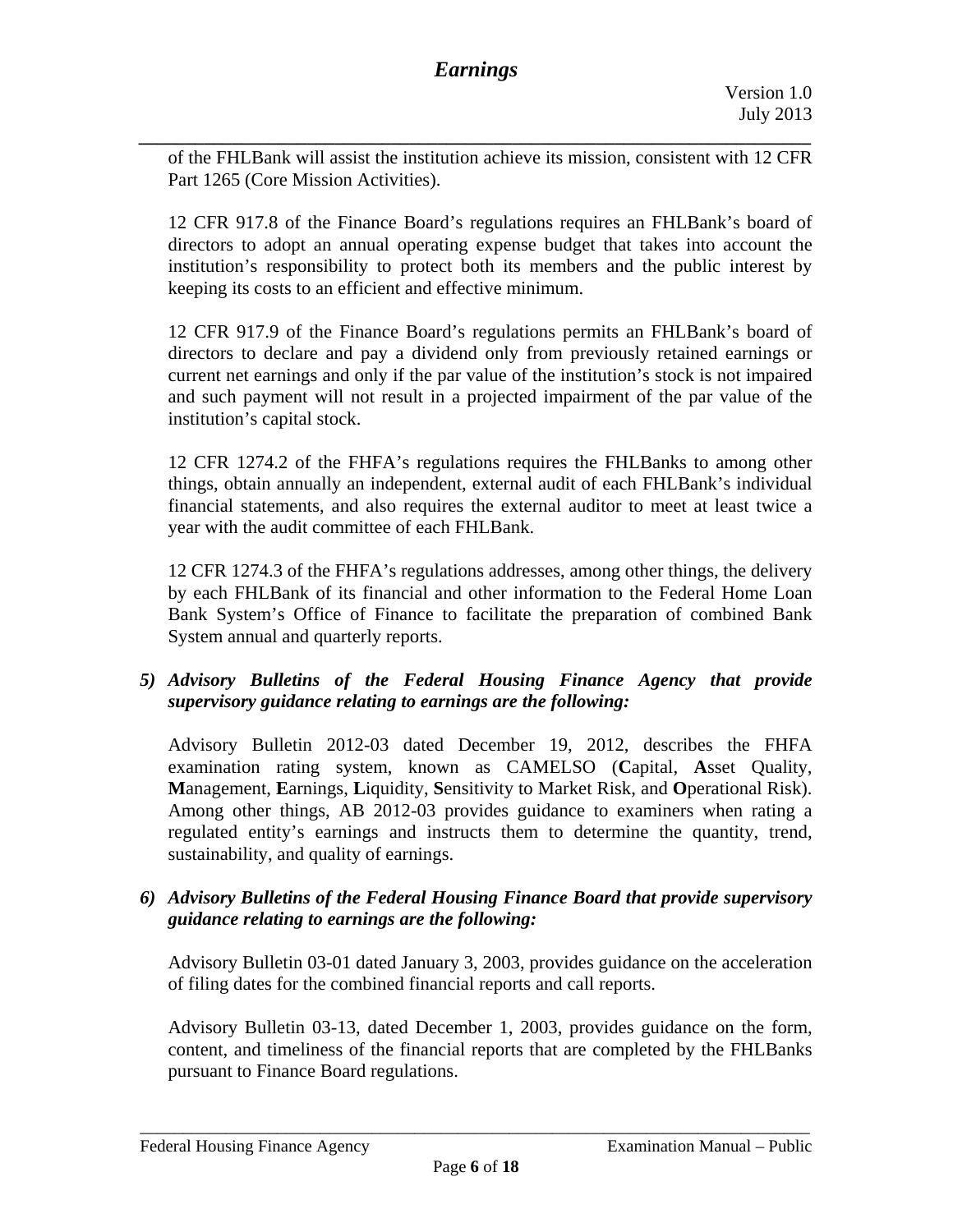Advisory Bulletin 05-04, dated April 21, 2005, provides guidance on regulatory reporting and assessment calculation in connection with the adoption of SFAS 150 (Accounting for Certain Financial Instruments with Characteristics of both Liabilities and Equity).

Advisory Bulletin 05-05, dated May 18, 2005, provides guidance on the risk management oversight responsibilities of an FHLBank's board of directors, senior management and risk management personnel.

Advisory Bulletin 06-03, dated July 18, 2006, provides guidance on disclosure in SEC filings of unpublished information as defined in 12 CFR part 911 of the Finance Board Rules and Regulations.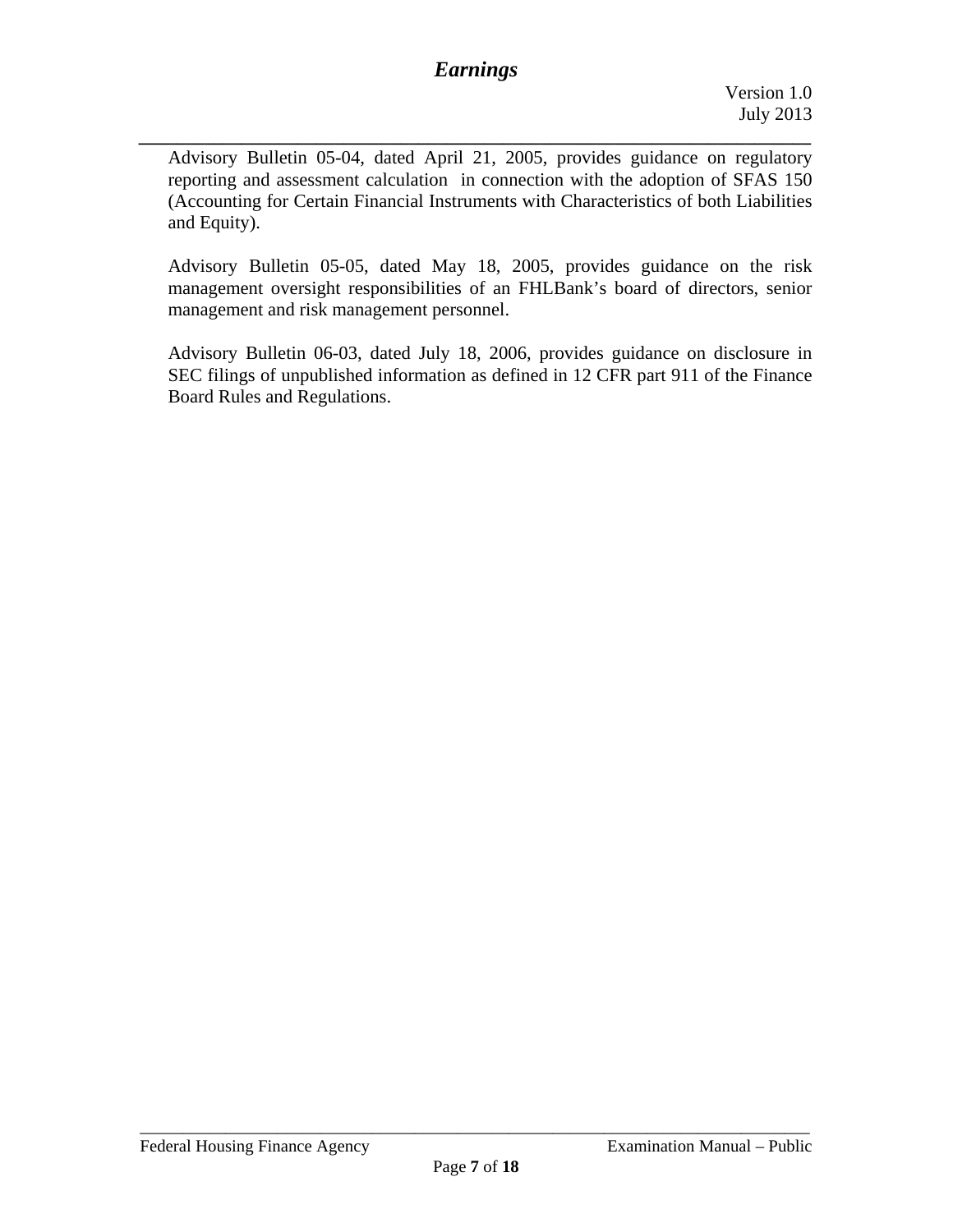#### **Issues Specific to the Enterprises**

#### *Guaranty Fee*

Each Enterprise guarantees the payment of principal and interest on mortgage-backed securities (MBS) it issues and charges a fee for providing that guarantee. The guarantee fee covers projected credit losses from borrower defaults over the life of the loans, administrative costs, and a return on capital. Lender guarantee fee payments generally take the form of ongoing monthly payments and frequently also include an upfront payment at the time of Enterprise loan acquisition.

To determine the guarantee fees, each Enterprise estimates the cash it expects to collect and expend over the estimated life of the mortgages. Estimated cash inflows and outflows are converted into annualized rates expressed in terms of basis points of outstanding loan principal. One basis point is equal to 1/100th of one percent. The difference, or "gap," between the estimated fee and estimated cost (including expected outflows and target rate of return on required capital) provides a measure of the expected profitability of the guarantee.

Estimated Fee = annualized projected cash inflows, in basis points

Estimated Cost = annualized projected cash outflows and return on capital, in basis points

Estimated Gap = estimated fee minus estimated cost, in basis points

The estimated fee gap is zero when an Enterprise expects to earn its target rate of return on capital (or substituted capital measure, given the Enterprises' lack of capital) on average across the forecasted simulations generated by its internal costing model. A negative or positive estimated gap means the Enterprise expects to earn below or above its target rate of return, respectively. Whereas negative gaps that are lower (closer to zero) are still generally expected to be cash-flow positive, larger negative gaps may be indicative of transactions that are expected to generate a loss.

The FHFA conducts a study of the guaranty fees annually and submits a report to Congress detailing the results of the study. This report is available on the FHFA's website.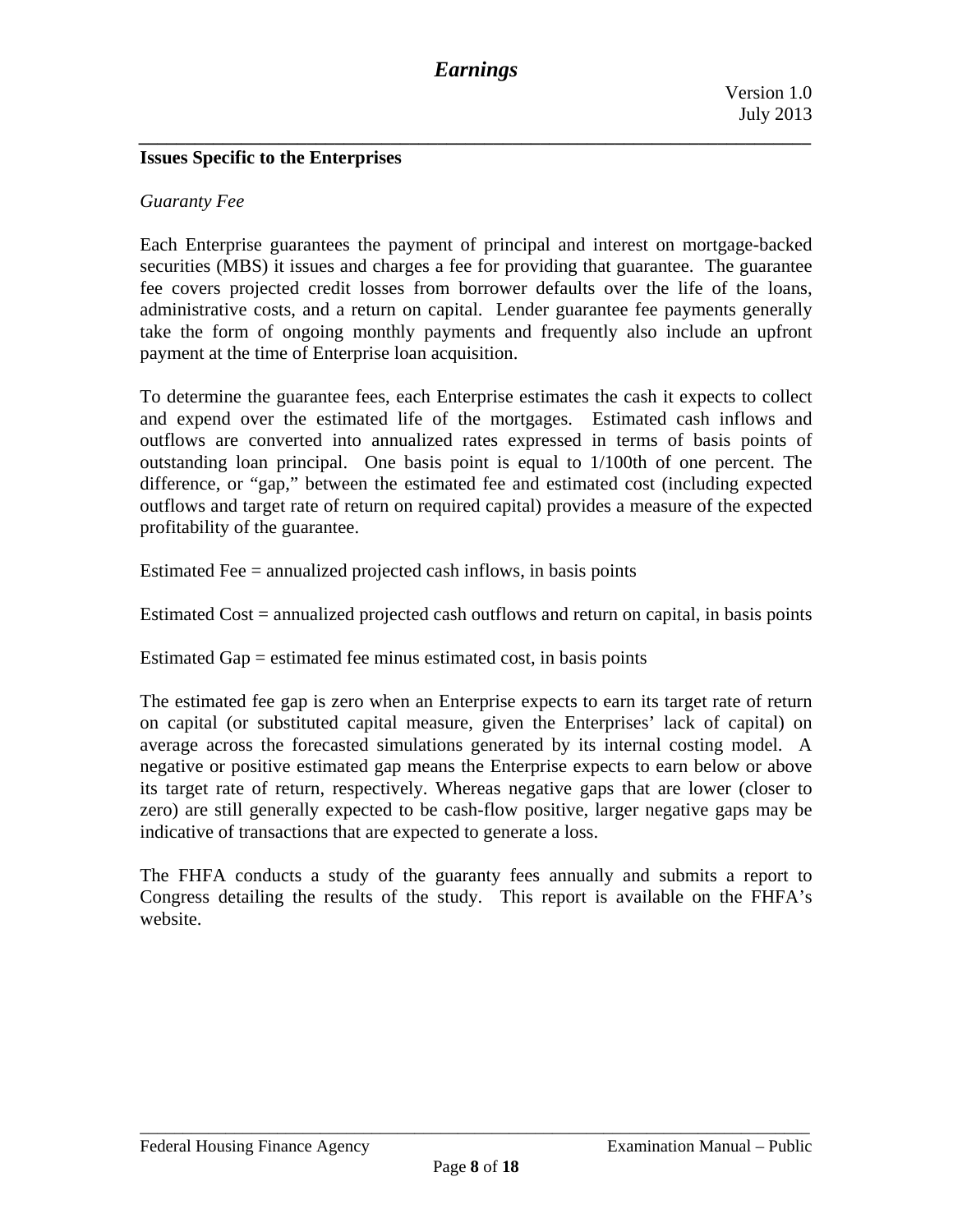*\_\_\_\_\_\_\_\_\_\_\_\_\_\_\_\_\_\_\_\_\_\_\_\_\_\_\_\_\_\_\_\_\_\_\_\_\_\_\_\_\_\_\_\_\_\_\_\_\_\_\_\_\_\_\_\_\_\_\_\_\_\_\_\_\_\_\_\_\_\_\_\_* 

#### **Issues Specific to the FHLBanks**

#### *Cooperative Structure*

The FHLBank System is a cooperative structure and the primary customers of an FHLBank, its members, are also its shareholders. This structure may result in tension between a member's interests and an FHLBank's interests. An example is the relationship between advances pricing strategies and dividend payments. Some FHLBanks strategically price advances to compensate members with higher dividend payments. Other FHLBanks have a philosophy that members that borrow should be charged lower advances rates, even if it means lower dividends for all members. Either strategy can be acceptable provided earnings remain sufficient to maintain retained earnings and capital at a level appropriate for the FHLBank's risk profile.

#### *Advances Volatility*

Changes in members' needs for liquidity may result in volatility in the volume of advances. In the event of declining advance levels, FHLBanks have looked to other types of assets to replace lost interest income, including Acquired Member Assets programs and both secured and unsecured investments. In those situations, an FHLBank should ensure changes in its balance sheet composition are consistent with its strategic plan and mission and evaluate all risks associated with new or different investments. Further, the quality of earnings from non-mission sources should be evaluated. Reliance on earnings from sources other than advances warrants increased regulatory oversight.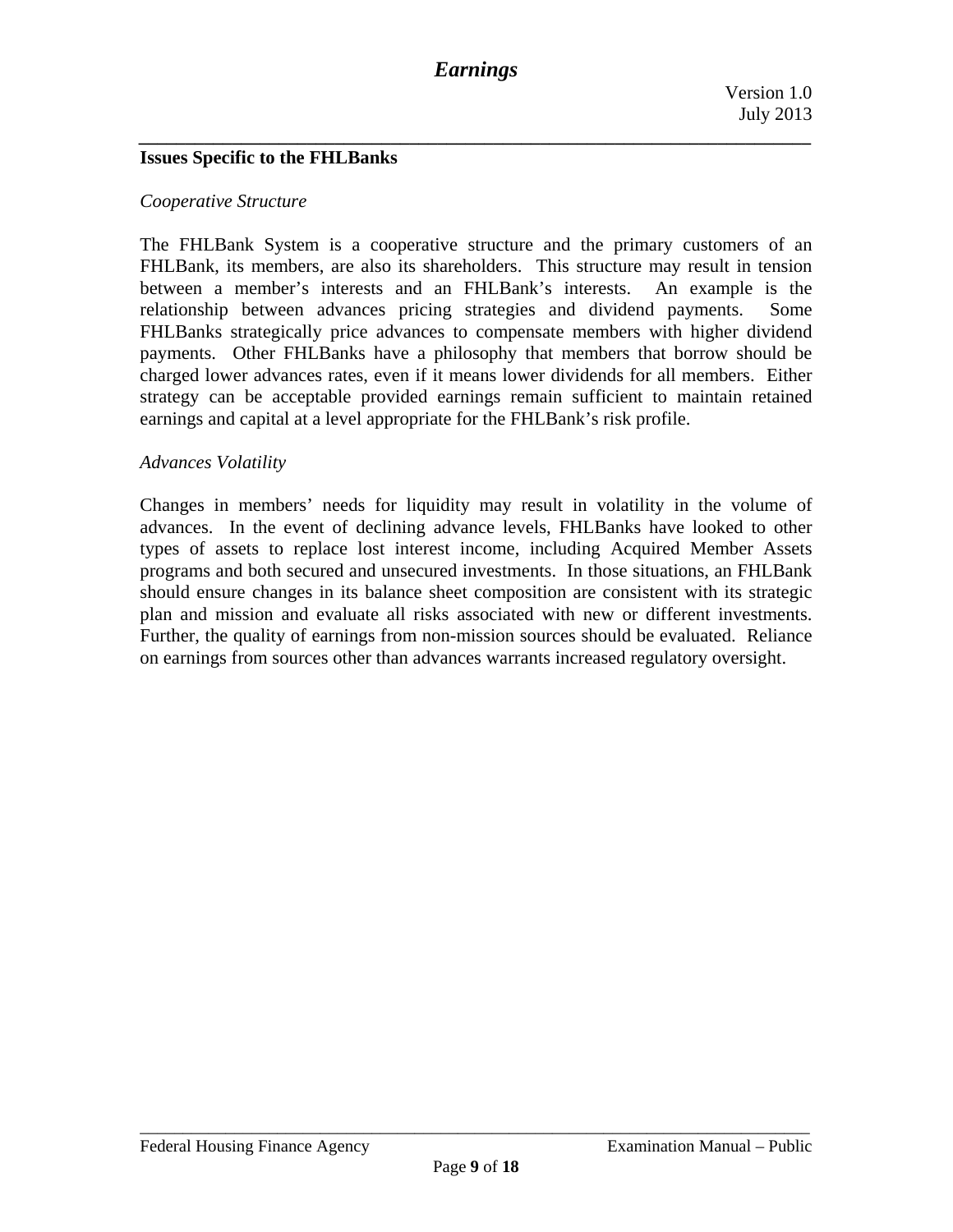## **Examination Guidance**

The workprogram for the Earnings examination module is detailed below. If this module is included in the examination scope, the examiner must perform worksteps sufficient in coverage to document the basis for conclusions on the quantity of risk and quality of risk management pertaining to this area. Transaction testing is mandatory and the examiner must document sufficient worksteps from Section 4, *Testing*, to support the findings and conclusions from this examination module.

In determining the extent of review and testing to be conducted in completing each examination, the examiner should take into account any applicable FHFA off-site monitoring or analysis reports, such as analysis of the quality and effectiveness of corporate governance practices, financial condition and performance, economic and housing industry conditions, internal controls, and audit coverage relating to the institution's earnings.

NOTE: Text in (*italics*) referenced in a workstep represents illustrative guidance that serves as suggestions for specific inquiry.

## **1. Scope of Examination Work Performed**

- 1) Review past reports of examination for outstanding issues or previous problems related to earnings.
- 2) Review FHFA off-site monitoring or analysis reports, and workpapers produced as part of on-going monitoring, related to earnings.
- 3) Assess the status of outstanding Matters Requiring Attention and Violations pertaining to earnings.
- 4) Review internal audit reports for outstanding issues relating to earnings.
- 5) Review minutes of meetings of the board of directors and relevant board and management committees for any issues regarding earnings.
- 6) Review on-going reporting completed related to the regulated entity's earnings, including reports in the FHFA Call Report System.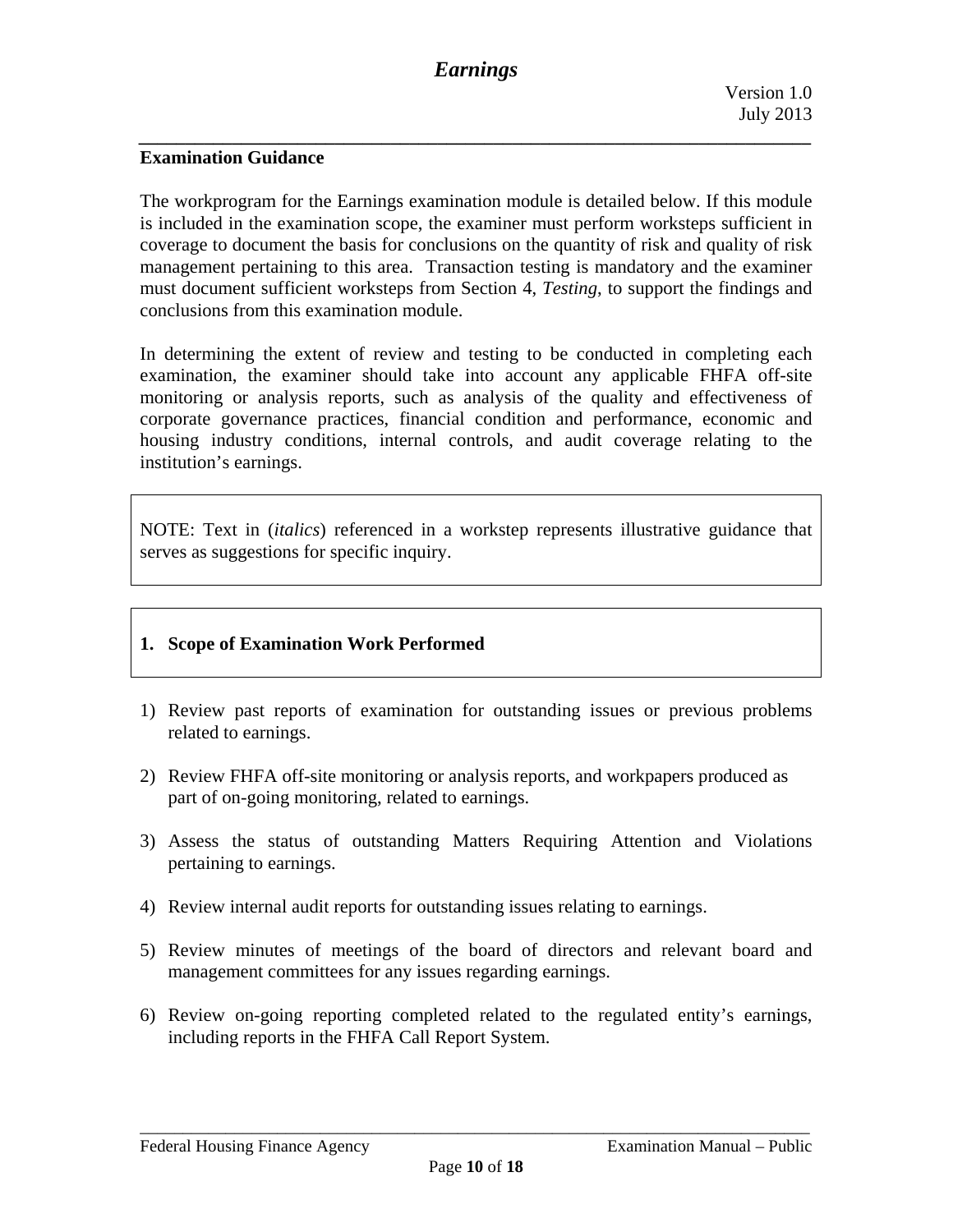- *\_\_\_\_\_\_\_\_\_\_\_\_\_\_\_\_\_\_\_\_\_\_\_\_\_\_\_\_\_\_\_\_\_\_\_\_\_\_\_\_\_\_\_\_\_\_\_\_\_\_\_\_\_\_\_\_\_\_\_\_\_\_\_\_\_\_\_\_\_\_\_\_*  7) Identify potential risks to the institution's earnings. In conjunction with examiners responsible for the credit, market, and operational risk areas, consider earnings prospects and vulnerabilities.
- 8) Review the regulated entity's filings with the SEC to identify outstanding issues or concerns related to earnings.

Summarize the work performed in the examination of the institution's earnings. To the extent there were modifications to the originally planned scope based on concerns identified during the examination, document those changes and the reasons for such changes.

## **2. Description of Risks**

- 1) Does the regulated entity have a sound financial planning and budgeting process? *(Does management periodically review financial performance in relation to plans? Actual results should be compared to projections, and any significant variances should receive appropriate review by management and the board. The initiation and periodic review of a financial plan and budget for earnings not only provide management with an effective administrative control, but also allow the examiner to gain a more thorough understanding of any unfavorable income and expense performance.)*
- potential effect on earnings from changing operating environments? *(Coordinate*  2) Are the financial plans and budget accurate and do they reflect realistic projections of expected income and expenditures? The budget should be consistent with the first year of the financial plan. Does management conduct stress analyses to identify the *review with examiner or analyst assigned to review Strategic Planning.)*
- 3) Has interest rate risk (IRR) been accurately identified, measured, and appropriately managed? Conclude on the potential effect of IRR on the regulated entity's earnings and ensure management actions in this area are consistent with financial plans and, specifically, earnings objectives.
- 4) Does management determine the costs and profitability of proposed programs prior to implementation? Does management monitor the profitability of such programs on an ongoing basis to enable the board to make sound decisions regarding continuation of such programs?
- 5) Are operating expense levels reasonable? Does management adequately monitor and control expenditures? What action is management taking to control costs? Are salary and benefits expenses reasonable? Management's spending philosophy and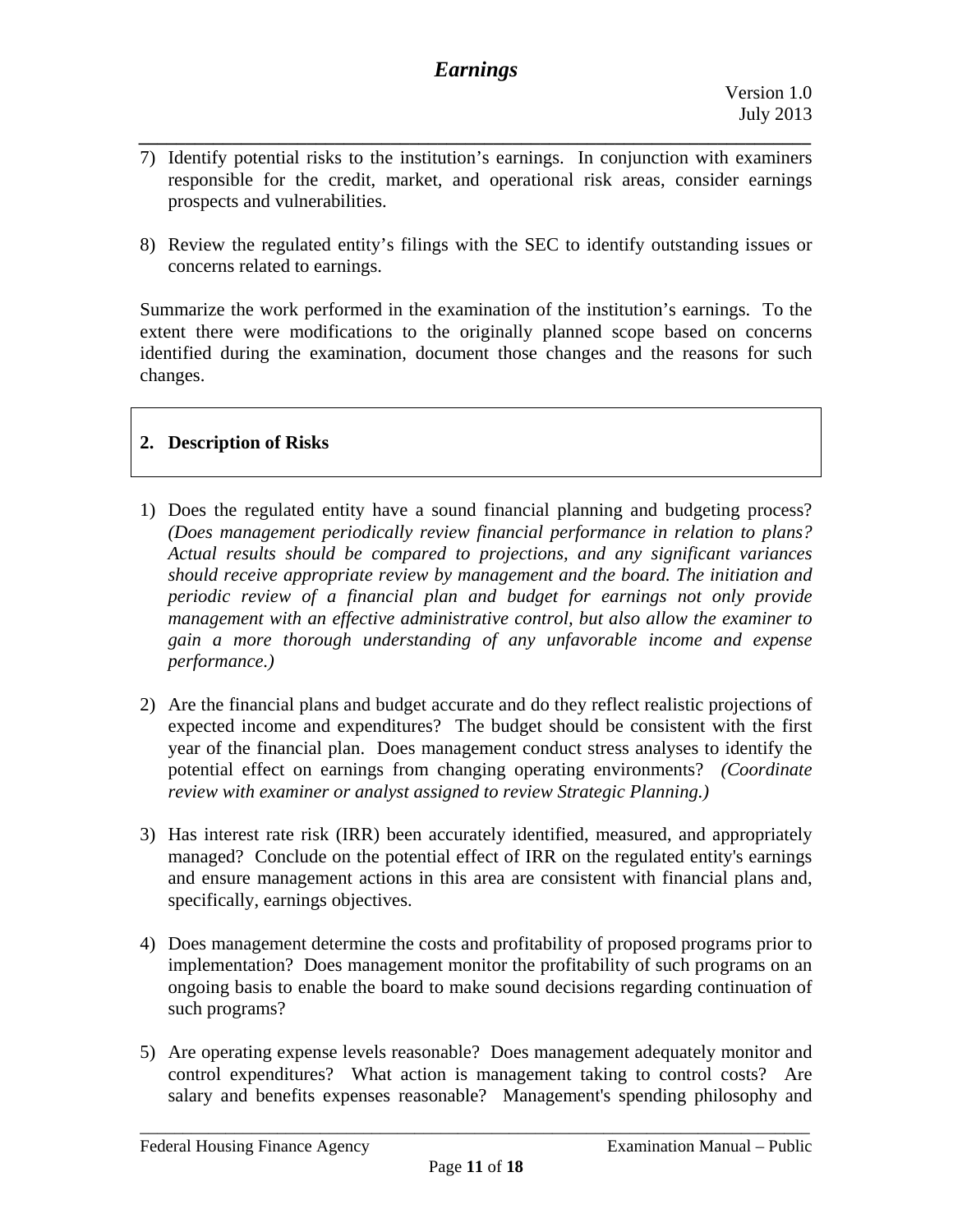*\_\_\_\_\_\_\_\_\_\_\_\_\_\_\_\_\_\_\_\_\_\_\_\_\_\_\_\_\_\_\_\_\_\_\_\_\_\_\_\_\_\_\_\_\_\_\_\_\_\_\_\_\_\_\_\_\_\_\_\_\_\_\_\_\_\_\_\_\_\_\_\_* 

practices should demonstrate prudence and result in expenditures that are consistent with safe and sound business practices. *(The ratio of operating expenses/average loans is a useful measure when analyzing the level of expenses.)* 

- controlled? 6) How effectively have management and the board considered the effects on earnings of funding and hedging decisions? Have potential risks been appropriately
- 7) Evaluate the effectiveness of the institution's risk assessment and determine if it reasonably identifies all material risks, both quantitative and qualitative aspects, of the institution's earnings. Investigate any action plans arising from the assessment and check corrective actions for effectiveness.

#### **3. Risk Management**

#### *Risk Identification Process*

- 1) Assess the major risks to the regulated entity's earnings. *(What are the current trends in net income and its significant components? What are the underlying causal factors behind any such trends? An analytical review of trends can assist the examiner in identifying areas of weakness which require further evaluation, such as loan pricing problems or high operating expense levels.)*
- *regulated entity compensated commensurate with such risks?)* 2) Determine if certain business lines represent greater risks to the organization. *(Is the*
- 3) Identify and assess any changes in the economy, capital markets, regulatory environment, or financial industry that might affect earnings.
- 4) Is income sufficient to cover all expenses, including the provision for loan losses?
- 5) How do the regulated entity's earnings statistics and ratios compare to a peer group of similar institutions? *(Care should be taken when using peer data as institutions of similar size may have significantly different portfolio characteristics or unique levels of capital and risk. In addition, some FHLBanks have a high advance price/high dividend strategy, while others have a low advance price/low dividend strategy.)*
- 6) Interview management to identify potential changes to the overall composition of earnings and potential threats to the regulated entity's earnings performance.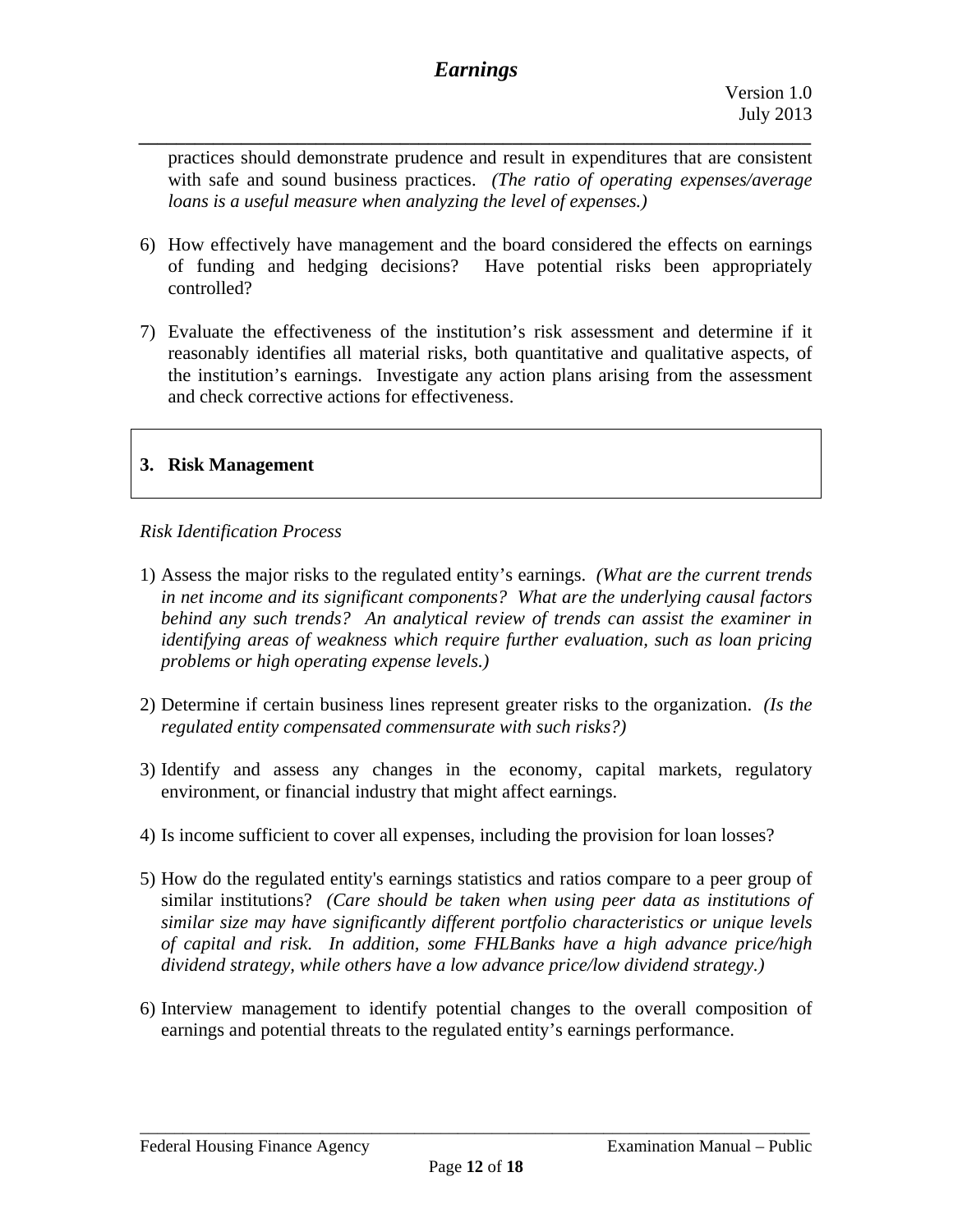- *\_\_\_\_\_\_\_\_\_\_\_\_\_\_\_\_\_\_\_\_\_\_\_\_\_\_\_\_\_\_\_\_\_\_\_\_\_\_\_\_\_\_\_\_\_\_\_\_\_\_\_\_\_\_\_\_\_\_\_\_\_\_\_\_\_\_\_\_\_\_\_\_*  7) Identify and assess any changes in the regulated entity's products or condition that might affect earnings. *(Have the changes resulted in increased risks to the institution?)* Identify any effect on earnings associated with the following:
	- a) Have there been any changes to the regulated entity's investment strategy or product line that may increase risk to the organization?
	- b) What is the effect of nonearning assets on earnings performance? Are significant future transfers of assets into or out of nonaccrual likely?
	- c) Does the regulated entity differentiate pricing based on risk? Assets should be priced to compensate for increased risk.
	- d) Has the regulated entity accurately identified and recorded known loan losses? Are probable losses accurately estimated and accounted for via provisions to the allowance for losses?
	- e) Does the regulated entity regularly assess the effect of changes and potential changes in portfolio risk on earnings?
	- f) Is the regulated entity achieving sufficient earnings to meet capital needs and achieve capital goals? The level, quality, and management of capital are key determinants of the necessary level of earnings.
	- g) Has the regulated entity achieved its business plan earnings targets? Examiners should identify the causes of variances in actual performance from projected performance. Consideration should also be given to whether the regulated entity's earnings targets were reasonable and appropriate to the level of risk. *(Coordinate review with examiner or analyst assigned to review Strategic Planning.)*

## *Organizational Structure*

- 1) Identify the key personnel and their primary duties, responsibilities, and technical expertise to determine if resources are effectively deployed to accurately prepare the regulated entity's financial statements and plan for and monitor earnings performance.
- 2) Assess and conclude on the effectiveness of management committees to plan for the regulated entity's financial position and identify potential threats.
- 3) Assess and conclude on senior managements' compensation to ensure higher income (and potentially higher risks) over the short term is not a basis for compensation.
- 4) Determine if the individuals responsible for making funding and hedging decisions that affect the institution's earnings performance are independent of those responsible for monitoring and reporting on the regulated entity's financial results.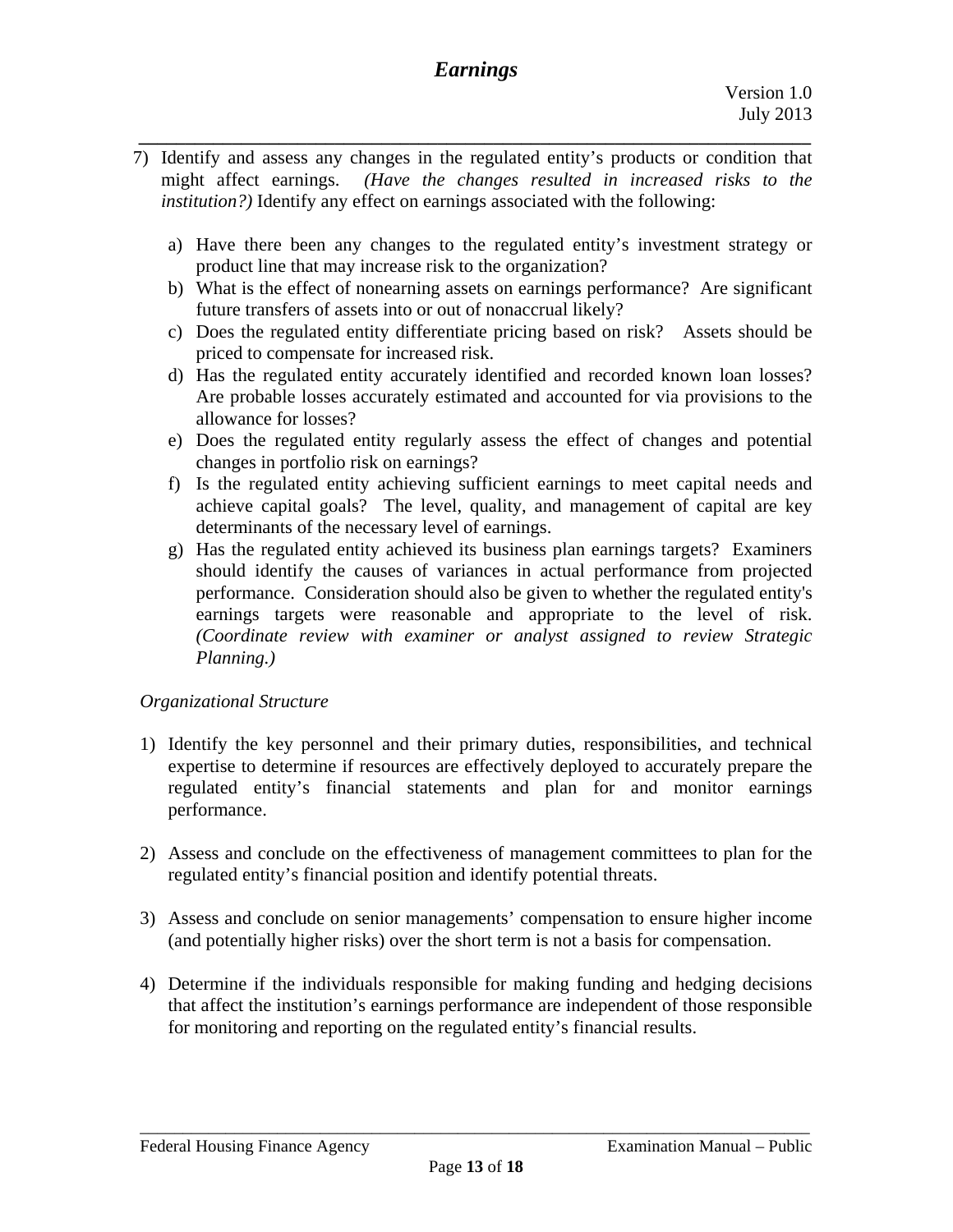*\_\_\_\_\_\_\_\_\_\_\_\_\_\_\_\_\_\_\_\_\_\_\_\_\_\_\_\_\_\_\_\_\_\_\_\_\_\_\_\_\_\_\_\_\_\_\_\_\_\_\_\_\_\_\_\_\_\_\_\_\_\_\_\_\_\_\_\_\_\_\_\_* 

## *Policy and Procedure Development*

- 1) Assess the adequacy of accounting policies relating to earnings. Work with staff from FHFA's Office of the Chief Accountant when completing this work.
- *(Coordinate review with examiner or analyst assigned to review Strategic Planning.) Risk Metrics*  2) Review the reasonableness of the strategic plan and budget, including an evaluation of the procedures for drafting and approving the strategic plan and budget. Review board of directors minutes to determine level of involvement in the process.

1) Assess the appropriateness of any established earning risk metrics, such as return on assets, return on equity, provisions for credit losses expenses, net interest income, operating expenses, and gains or losses on securities and derivatives. (*Are the models used to calculate various risk measures validated and assumptions supported?*)

#### *Reporting*

- 1) Evaluate the board reporting of earnings and associated risk metrics.
- 2) Conclude on the adequacy of the information provided to the board and management. *(Is information provided on all potential threats to the regulated entity's earnings performance*? *Do the board and management receive comprehensive information on the institution's earnings performance? Are actual earnings compared to budgeted forecasts and are the causes of variances appropriately identified? Is information provided on a business-line basis? Is reporting related to the contribution of various business lines to the institution's financial performance appropriate and accurate?)*

## *Internal/External Audit*

- 1) Evaluate the adequacy of the scope, testing, and workpapers completed by internal audit related to financial reporting and earnings performance. *(Has the audit function considered potential threats to earnings and evaluated the appropriateness and accuracy of reporting earnings levels?)*
- 2) Evaluate the adequacy of the scope and testing completed by external audit and determine the status of applicable corrective actions. *(Are all areas of potential risk considered? If not, why not? Are reasons for not including certain areas within the scope of the audit work reasonable and supported?)*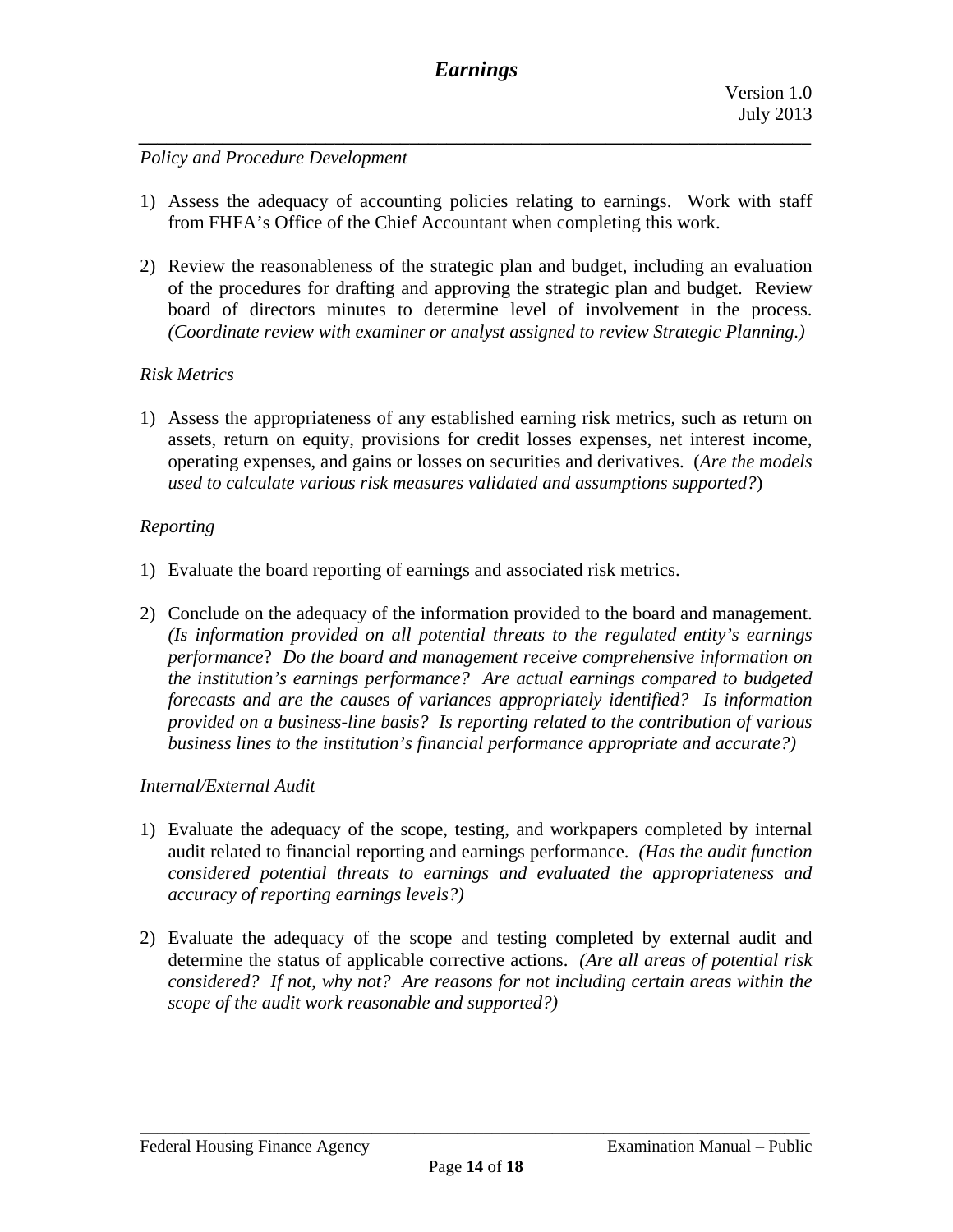*\_\_\_\_\_\_\_\_\_\_\_\_\_\_\_\_\_\_\_\_\_\_\_\_\_\_\_\_\_\_\_\_\_\_\_\_\_\_\_\_\_\_\_\_\_\_\_\_\_\_\_\_\_\_\_\_\_\_\_\_\_\_\_\_\_\_\_\_\_\_\_\_* 

## *Information Technology*

- 1) Identify and assess the automated and manual systems and applicable controls used in preparation of the financial statements. *(Coordinate review with examiner or analyst assigned to review Financial Reporting.)*
- the organization. *(Are reports from different sources consistent?)* 2) Conclude on the accuracy of reports prepared to monitor the earnings performance of
- 3) Determine if reports are appropriately automated and not reliant on manual entry.
- pricing information, such as cost data, product data, and competitor information? 4) Do management information systems provide management with sufficient and timely *(Poor information systems may ignore funding and servicing costs, and encourage dependency on the practice of pricing to meet competition while acting as a precursor to predatory or other unsound pricing practices.)*

## *Compliance*

- 1) Evaluate procedures to ensure compliance with internal policies and the effectiveness of those procedures.
- 2) Coordinate work with examiners looking at the institution's compliance with regulatory reporting requirements. Evaluate and conclude on the regulated entity's compliance with accounting standards.

# **4. Testing**

- 1) Evaluate the long-term and recent level and trends in net interest income.
- 2) Evaluate the long-term and recent level and trends in net income.
- 3) Evaluate the reliability of earnings. Conclude on whether earnings are from recurring sources.
- practices timely?) Work with staff from the Office of the Chief Accountant when completing work in this area. 4) Evaluate the level and trend of provisions to the loan loss reserves. *(Are reserve levels adequate based on historical and projected loan losses? Are charge-off*
- 5) Assess whether realized gains/losses from the sale of hold-to-maturity (HTM) securities, available-for-sale (AFS) securities, and sale of securities held at fair value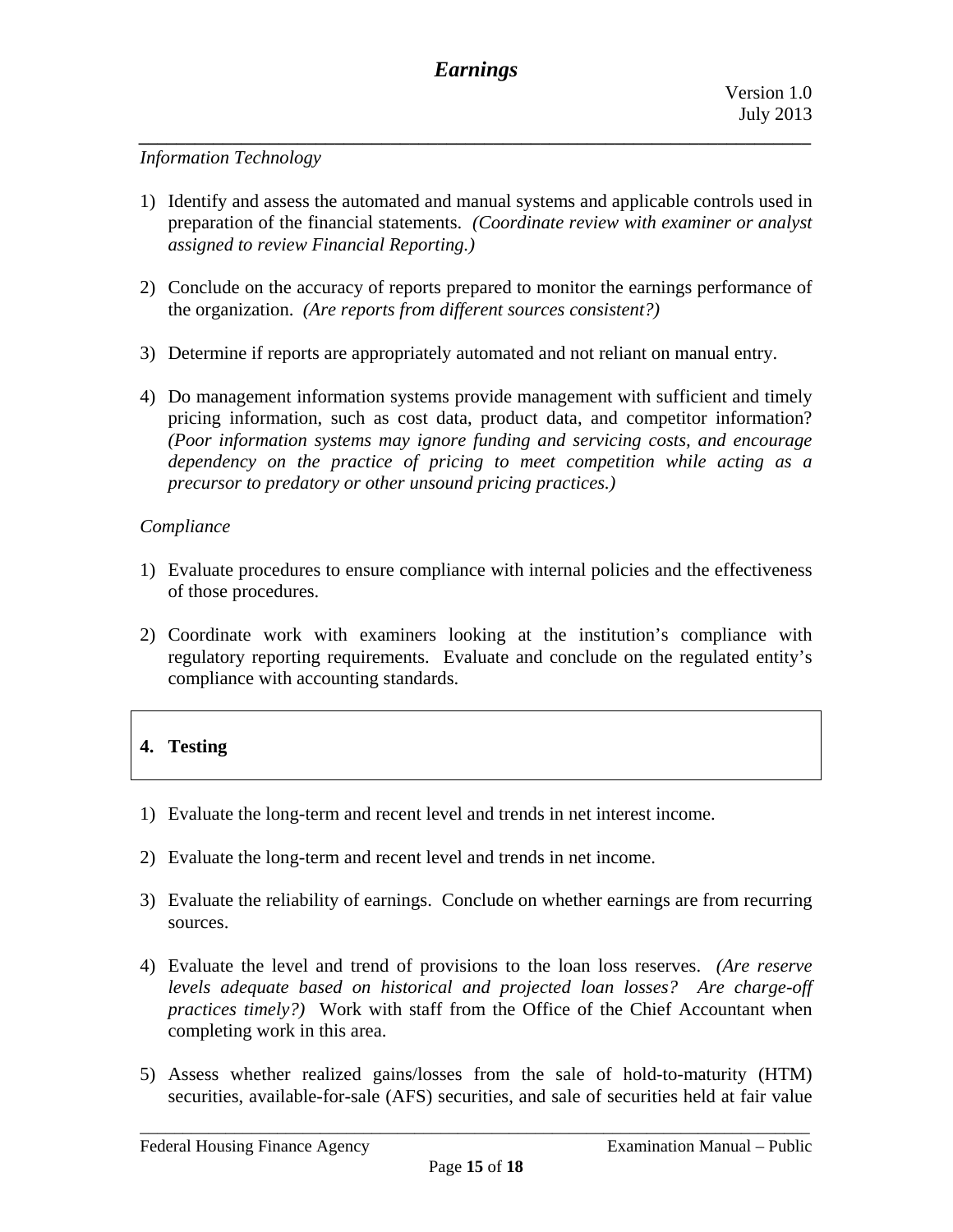*\_\_\_\_\_\_\_\_\_\_\_\_\_\_\_\_\_\_\_\_\_\_\_\_\_\_\_\_\_\_\_\_\_\_\_\_\_\_\_\_\_\_\_\_\_\_\_\_\_\_\_\_\_\_\_\_\_\_\_\_\_\_\_\_\_\_\_\_\_\_\_\_* 

(HFV) are: (a) recurring or non-recurring and (b) whether they are timed to manage earnings.

- 6) Assess the long-term and recent trend of net gains/losses on derivatives and hedging trend. Are the net gains/losses real or due to accounting effects? (Note that the net gains/losses on derivatives will be offset to a substantial degree by net losses/gains on securities held at fair value. The examiner should work closely with the examiner performing the Derivatives workprogram to complete this workstep.)
- 7) Evaluate the levels and trends in operating expenses and whether they have been appropriately managed.
- 8) Assess the long-term and recent level and trend of Return on Assets.
- 9) Assess the long-term and recent level and trend of Return on Equity.
- 10) Assess the long-term and recent level and trend of Net Interest Spread.
- 11) Assess the contribution of the each of the main business segments to overall profitability.
- 12) Assess business segment reporting of the regulated entity, if any, and its usefulness in financial management.
- 13) For FHLBank examinations: Determine whether the FHLBank conducts comparative financial analysis to assess its financial performance relative to other FHLBanks. Assess the adequacy of such comparative financial analysis.

# **5. Conclusions**

1) Summarize conclusions for all examination work performed, including work performed by other FHFA staff as it relates to the regulated entity's earnings. Develop a memorandum describing the risks to the institution's earnings and the regulated entity's management of those risks. The memorandum should clearly and articulately describe the basis of conclusions reached and summarize the analysis completed. Within the memorandum, discuss the types of risk the regulated entity's earnings are exposed to (e.g., market, credit, operational); the level of risk exposure; the direction of risk (stable, decreasing, increasing); and the quality of risk management practices (strong, adequate, weak). A memorandum must be prepared irrespective of whether the examiner's assessment is positive or negative. The memorandum should include a recommended rating for the Earnings component based on the FHFA examination rating system.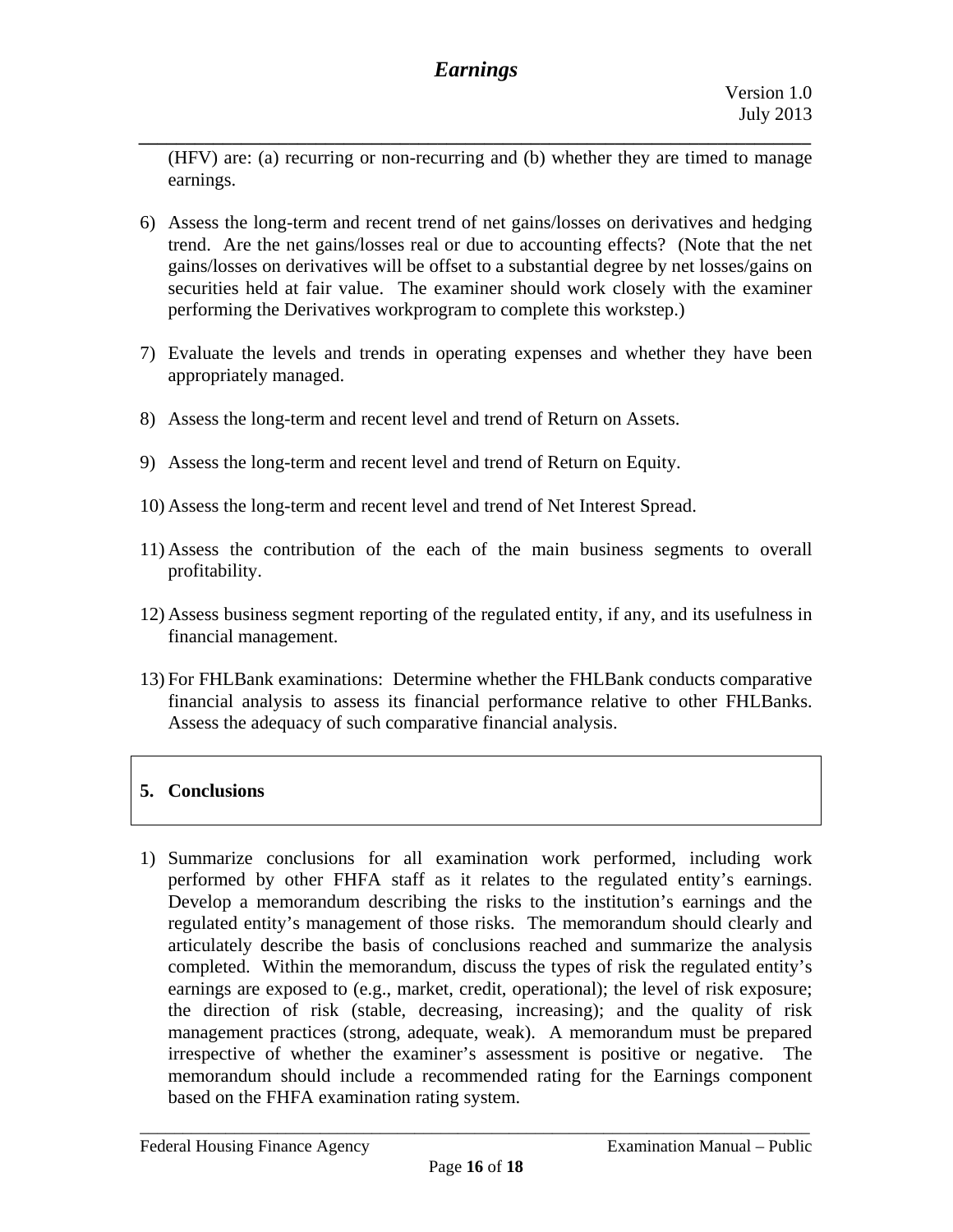2) Conclude on the responsiveness to previous examination findings. Evaluate the adequacy of the regulated entity's response to previous examination findings and concerns.

*\_\_\_\_\_\_\_\_\_\_\_\_\_\_\_\_\_\_\_\_\_\_\_\_\_\_\_\_\_\_\_\_\_\_\_\_\_\_\_\_\_\_\_\_\_\_\_\_\_\_\_\_\_\_\_\_\_\_\_\_\_\_\_\_\_\_\_\_\_\_\_\_* 

- 3) Develop examination findings and prepare findings memoranda, as appropriate. Based on examination work performed, develop findings communicating concerns identified during the examination. Findings should identify the most significant risks to the institution and the potential effect to the regulated entity resulting from the concerns identified. Findings memoranda should describe a remediation plan specifying the appropriate corrective action to address examination concerns and establish a reasonable deadline for the regulated entity to remediate the finding. Communicate preliminary findings to the EIC. Discuss findings with regulated entity personnel to ensure the findings and analysis are free of factual errors.
- 4) Develop a list of follow-up items to evaluate during the next annual examination. In addition to findings developed in the steps above, include concerns noted during the examination that do not rise to the level of a finding. Potential concerns include issues the regulated entity is in the process of addressing, but require follow-up work to ensure actions are completed appropriately. In addition, potential concerns should include anticipated changes to the institution's practices or anticipated external changes that could affect the institution's future earnings.